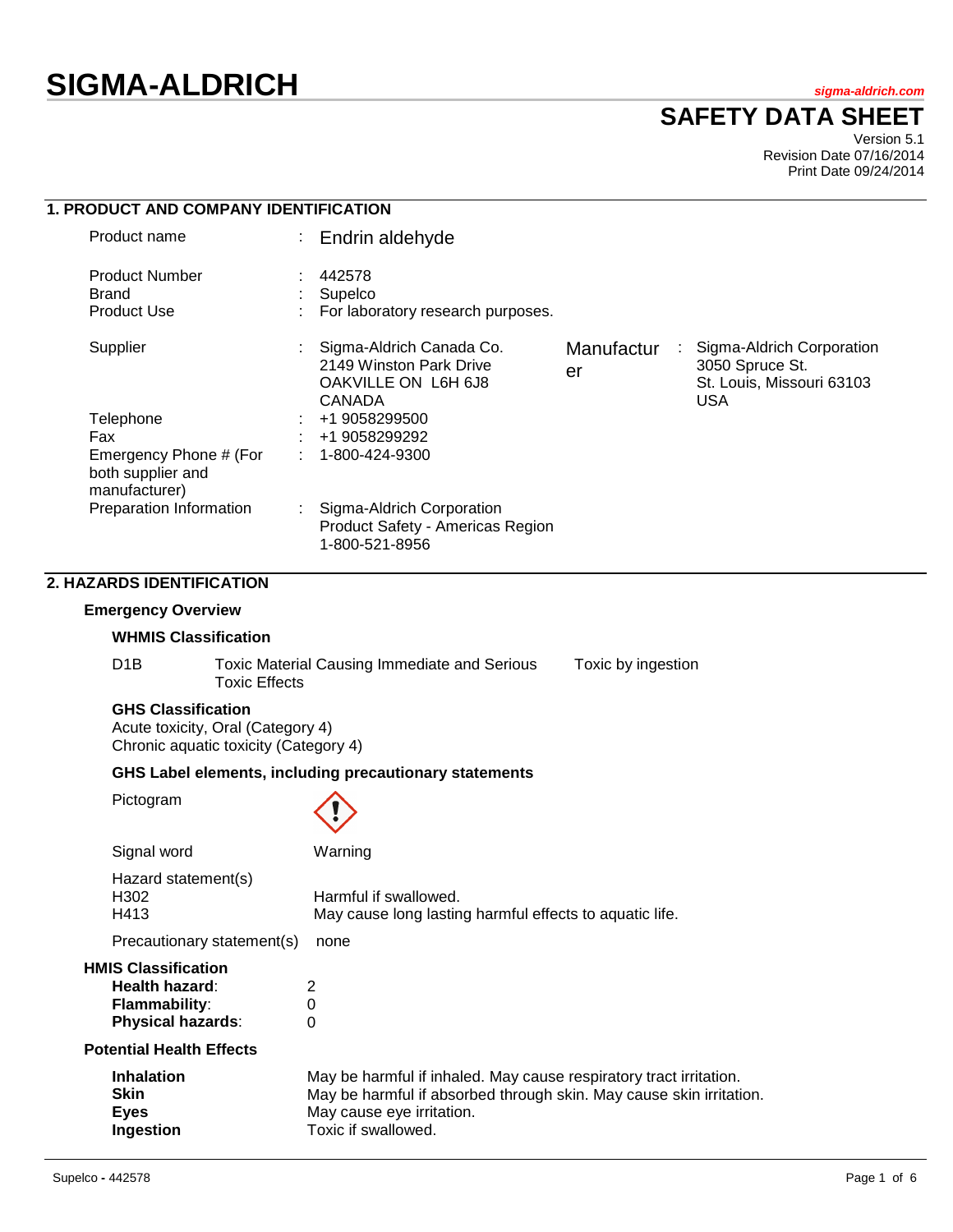# **3. COMPOSITION/INFORMATION ON INGREDIENTS**

Molecular Weight : 380.89 g/mol

| CAS-No.                | EC-No. | Index-No.                | Concentration |  |  |  |
|------------------------|--------|--------------------------|---------------|--|--|--|
| <b>Endrin aldehyde</b> |        |                          |               |  |  |  |
| 7421-93-4              |        | $\overline{\phantom{a}}$ | $\leq$ = 100% |  |  |  |

# **4. FIRST AID MEASURES**

#### **General advice**

Consult a physician. Show this safety data sheet to the doctor in attendance.Move out of dangerous area.

#### **If inhaled**

If breathed in, move person into fresh air. If not breathing, give artificial respiration. Consult a physician.

#### **In case of skin contact**

Wash off with soap and plenty of water. Consult a physician.

#### **In case of eye contact**

Flush eyes with water as a precaution.

#### **If swallowed**

Never give anything by mouth to an unconscious person. Rinse mouth with water. Consult a physician.

# **5. FIREFIGHTING MEASURES**

# **Conditions of flammability**

Not flammable or combustible.

# **Suitable extinguishing media**

Use water spray, alcohol-resistant foam, dry chemical or carbon dioxide.

#### **Special protective equipment for firefighters**

Wear self contained breathing apparatus for fire fighting if necessary.

#### **Hazardous combustion products**

Hazardous decomposition products formed under fire conditions. - Carbon oxides, Hydrogen chloride gas

#### **Explosion data - sensitivity to mechanical impact**

no data available

#### **Explosion data - sensitivity to static discharge**

no data available

# **6. ACCIDENTAL RELEASE MEASURES**

#### **Personal precautions**

Use personal protective equipment. Avoid dust formation. Avoid breathing vapours, mist or gas. Ensure adequate ventilation. Avoid breathing dust.

#### **Environmental precautions**

Prevent further leakage or spillage if safe to do so. Do not let product enter drains. Discharge into the environment must be avoided.

#### **Methods and materials for containment and cleaning up**

Pick up and arrange disposal without creating dust. Sweep up and shovel. Keep in suitable, closed containers for disposal.

# **7. HANDLING AND STORAGE**

#### **Precautions for safe handling**

Avoid contact with skin and eyes. Avoid formation of dust and aerosols. Provide appropriate exhaust ventilation at places where dust is formed. Normal measures for preventive fire protection.

#### **Conditions for safe storage**

Keep container tightly closed in a dry and well-ventilated place.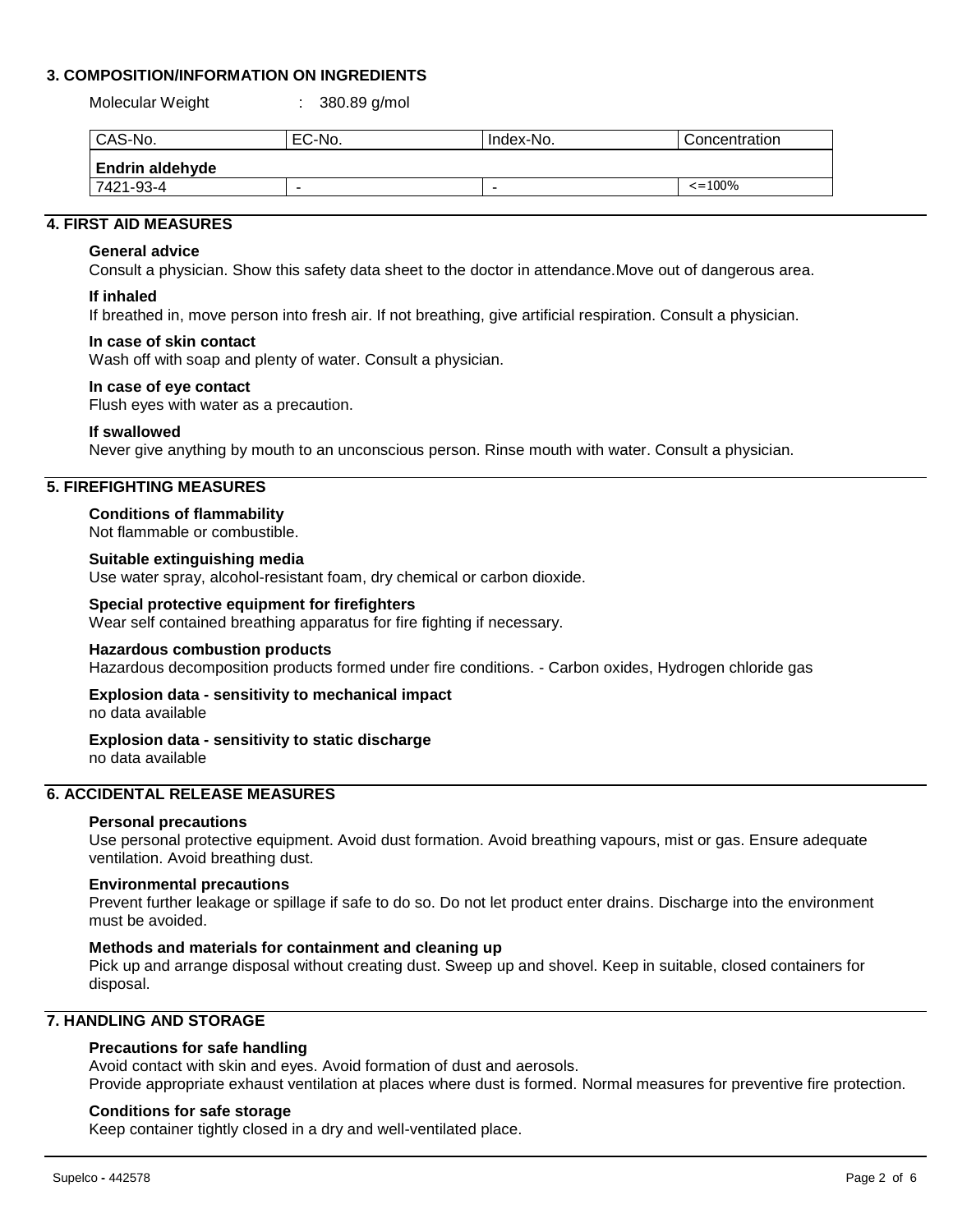#### **8. EXPOSURE CONTROLS/PERSONAL PROTECTION**

#### **Personal protective equipment**

#### **Respiratory protection**

For nuisance exposures use type P95 (US) or type P1 (EU EN 143) particle respirator.For higher level protection use type OV/AG/P99 (US) or type ABEK-P2 (EU EN 143) respirator cartridges. Use respirators and components tested and approved under appropriate government standards such as NIOSH (US) or CEN (EU).

#### **Hand protection**

Handle with gloves. Gloves must be inspected prior to use. Use proper glove removal technique (without touching glove's outer surface) to avoid skin contact with this product. Dispose of contaminated gloves after use in accordance with applicable laws and good laboratory practices. Wash and dry hands.

#### **Eye protection**

Safety glasses with side-shields conforming to EN166 Use equipment for eye protection tested and approved under appropriate government standards such as NIOSH (US) or EN 166(EU).

#### **Skin and body protection**

Complete suit protecting against chemicals, The type of protective equipment must be selected according to the concentration and amount of the dangerous substance at the specific workplace.

#### **Hygiene measures**

Handle in accordance with good industrial hygiene and safety practice. Wash hands before breaks and at the end of workday.

#### **Specific engineering controls**

Use mechanical exhaust or laboratory fumehood to avoid exposure.

#### **9. PHYSICAL AND CHEMICAL PROPERTIES**

#### **Appearance**

| Form                                      | solid               |
|-------------------------------------------|---------------------|
| Colour                                    | no data available   |
| Safety data                               |                     |
| рH                                        | no data available   |
| Melting<br>point/freezing point           | 151.0 °C (303.8 °F) |
| Boiling point                             | no data available   |
| Flash point                               | no data available   |
| Ignition temperature                      | no data available   |
| Auto-ignition<br>temperature              | no data available   |
| Lower explosion limit                     | no data available   |
| Upper explosion limit                     | no data available   |
| Vapour pressure                           | no data available   |
| Density                                   | no data available   |
| Water solubility                          | insoluble           |
| Partition coefficient:<br>n-octanol/water | log Pow: 5.60       |
| Relative vapour<br>density                | no data available   |
| Odour                                     | no data available   |
| <b>Odour Threshold</b>                    | no data available   |
| Evapouration rate                         | no data available   |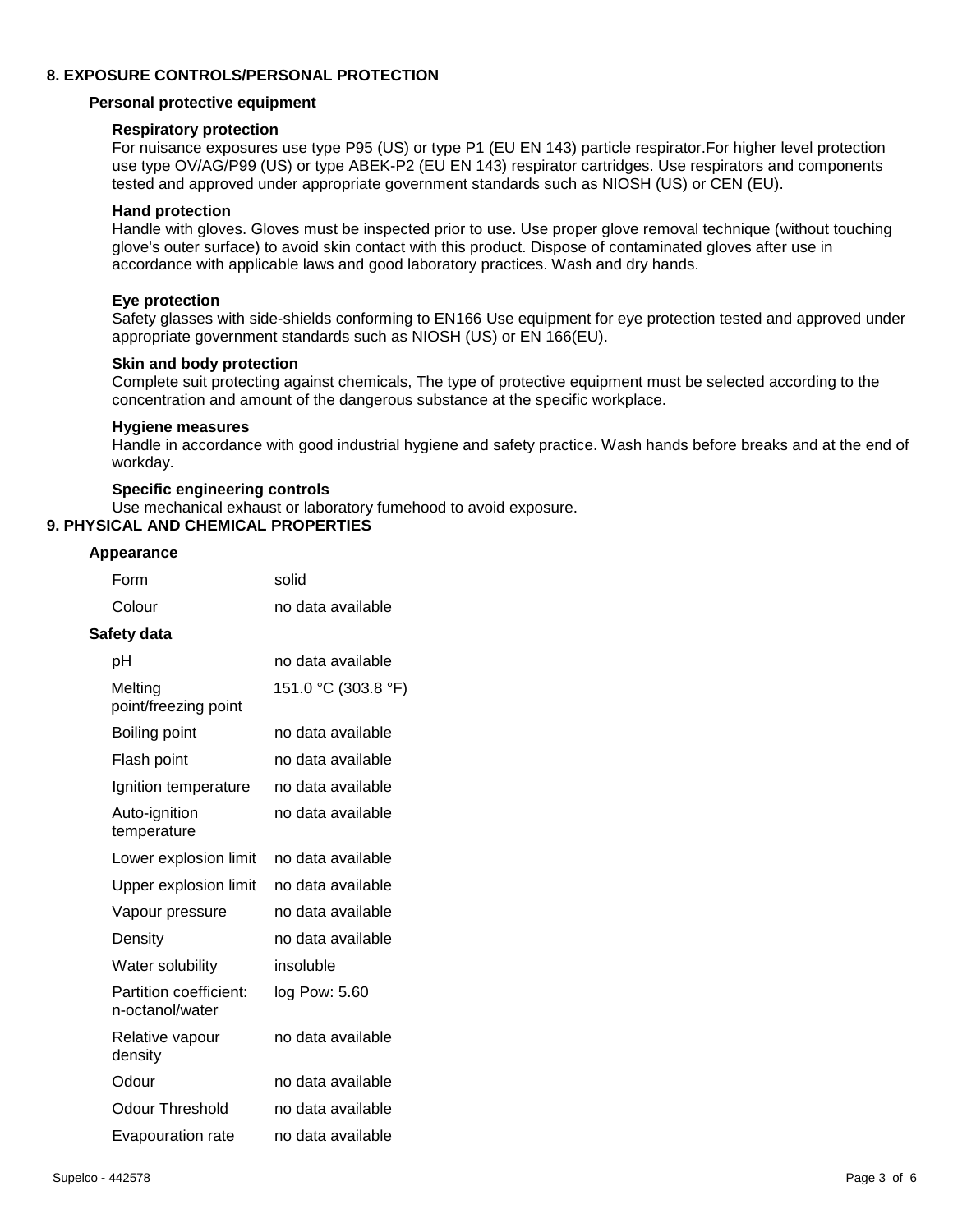# **10. STABILITY AND REACTIVITY**

#### **Chemical stability**

Stable under recommended storage conditions.

**Possibility of hazardous reactions** no data available

**Conditions to avoid** no data available

**Materials to avoid** Strong oxidizing agents

#### **Hazardous decomposition products**

Hazardous decomposition products formed under fire conditions. - Carbon oxides, Hydrogen chloride gas Other decomposition products - no data available

#### **11. TOXICOLOGICAL INFORMATION**

#### **Acute toxicity**

**Oral LD50** LD50 Oral - rat - 500.0 mg/kg

**Inhalation LC50** no data available

**Dermal LD50** no data available

**Other information on acute toxicity** no data available

**Skin corrosion/irritation** no data available

**Serious eye damage/eye irritation** no data available

**Respiratory or skin sensitisation** no data available

**Germ cell mutagenicity** no data available

#### **Carcinogenicity**

- IARC: No component of this product present at levels greater than or equal to 0.1% is identified as probable, possible or confirmed human carcinogen by IARC.
- ACGIH: No component of this product present at levels greater than or equal to 0.1% is identified as a carcinogen or potential carcinogen by ACGIH.

#### **Reproductive toxicity**

no data available

#### **Teratogenicity**

no data available

**Specific target organ toxicity - single exposure (Globally Harmonized System)** no data available

**Specific target organ toxicity - repeated exposure (Globally Harmonized System)** no data available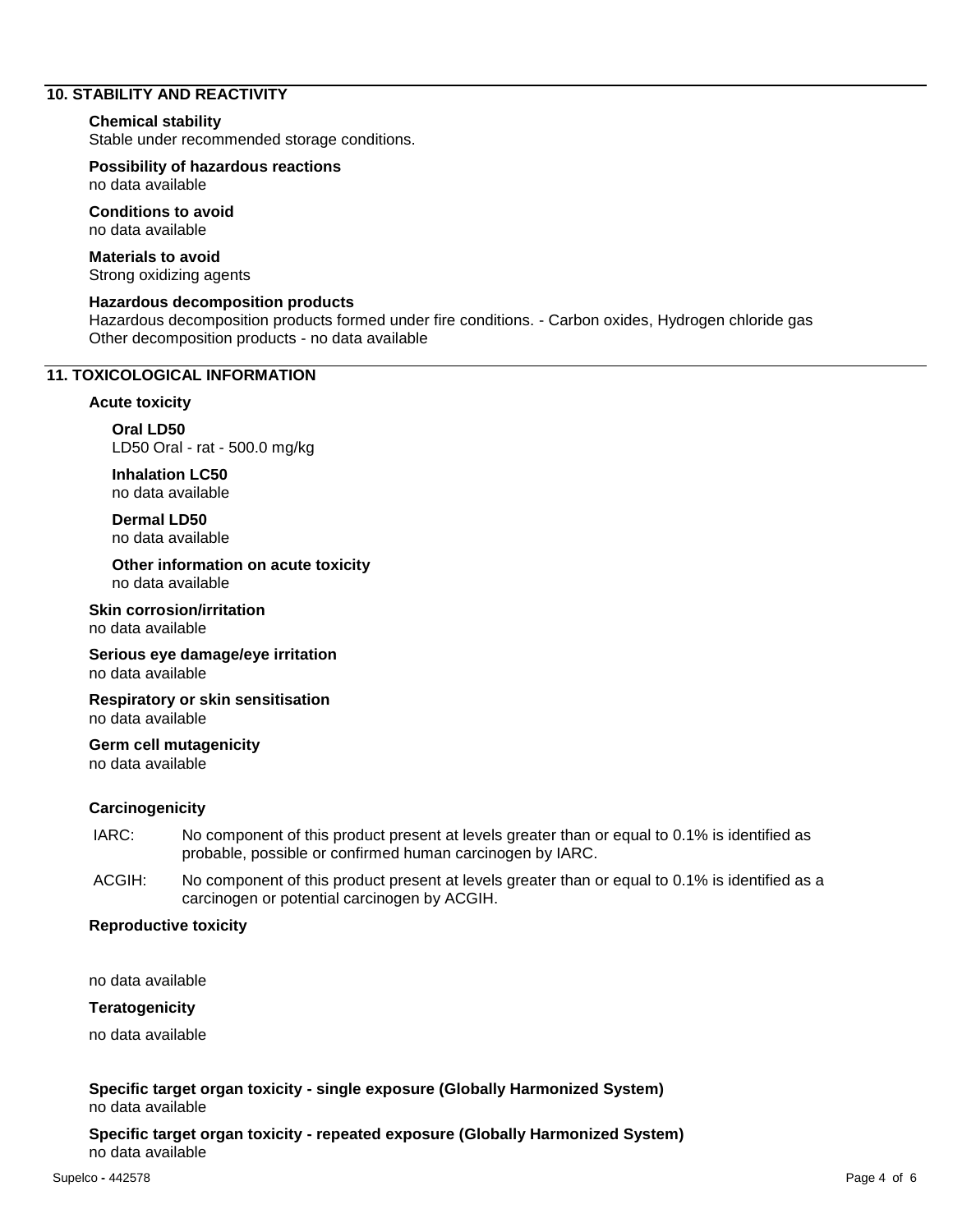# **Aspiration hazard**

no data available

# **Potential health effects**

| <b>Inhalation</b> | May be harmful if inhaled. May cause respiratory tract irritation.  |
|-------------------|---------------------------------------------------------------------|
| Ingestion         | Toxic if swallowed.                                                 |
| Skin              | May be harmful if absorbed through skin. May cause skin irritation. |
| Eyes              | May cause eye irritation.                                           |

#### **Signs and Symptoms of Exposure**

To the best of our knowledge, the chemical, physical, and toxicological properties have not been thoroughly investigated.

# **Synergistic effects**

no data available

**Additional Information** RTECS: Not available

# **12. ECOLOGICAL INFORMATION**

#### **Toxicity**

no data available

**Persistence and degradability** no data available

**Bioaccumulative potential** no data available

**Mobility in soil** no data available

#### **PBT and vPvB assessment** no data available

#### **Other adverse effects**

An environmental hazard cannot be excluded in the event of unprofessional handling or disposal.

no data available

# **13. DISPOSAL CONSIDERATIONS**

#### **Product**

Offer surplus and non-recyclable solutions to a licensed disposal company. Contact a licensed professional waste disposal service to dispose of this material. Dissolve or mix the material with a combustible solvent and burn in a chemical incinerator equipped with an afterburner and scrubber.

# **Contaminated packaging**

Dispose of as unused product.

# **14. TRANSPORT INFORMATION**

**DOT (US)** Not dangerous goods

**IMDG** Not dangerous goods

**IATA**

Not dangerous goods

# **15. REGULATORY INFORMATION**

#### **WHMIS Classification**

D1B Toxic Material Causing Immediate and Serious Toxic Effects

Toxic by ingestion